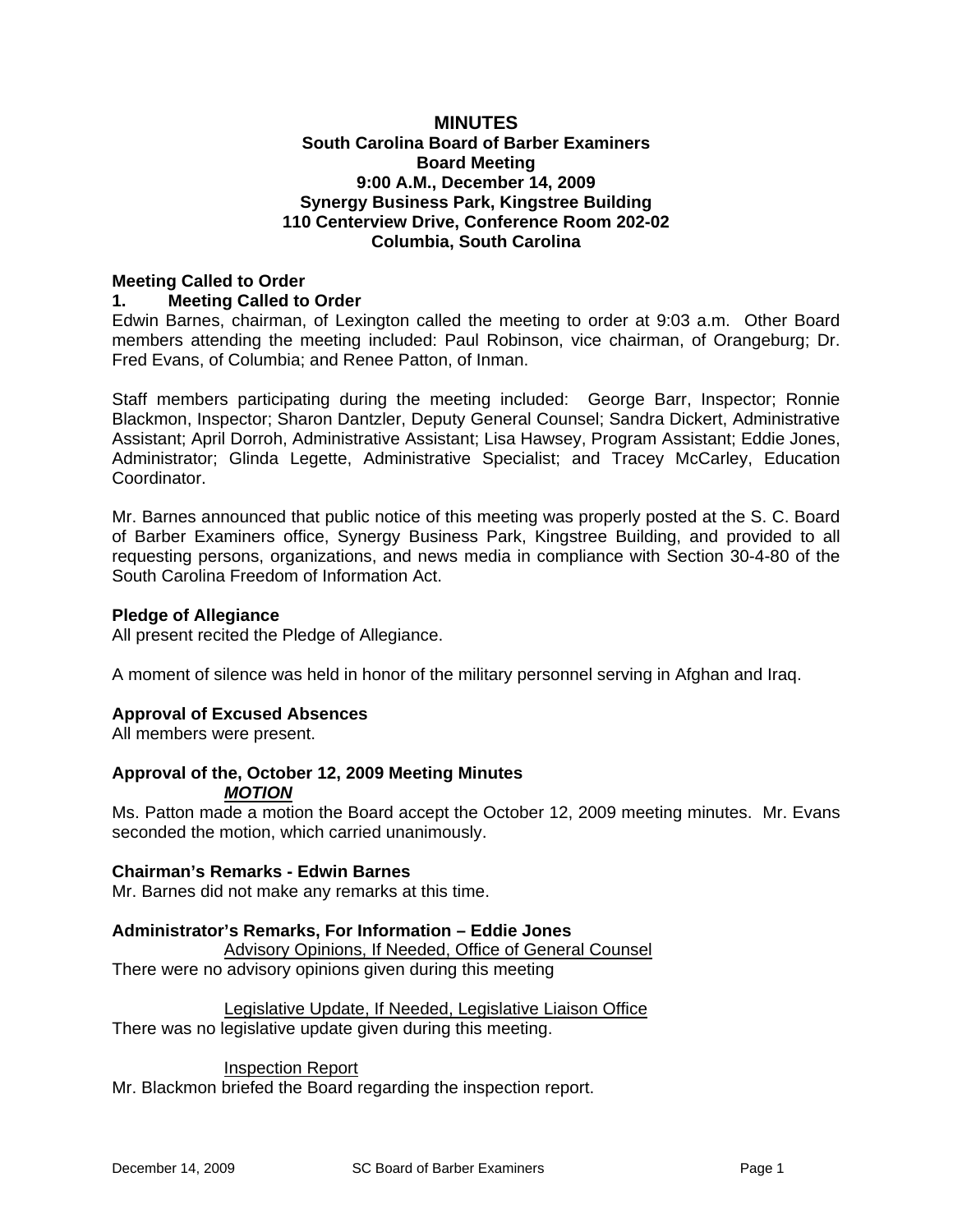# **Unfinished Business**

The matter with the Richland School District One could not be answered at this time.

# **New Business**

#### Approval of October 12, 2009 DRC Report

Mr. Blackmon briefed the Board on the October 12, 2009 DRC report.

# *MOTION*

Mr. Robinson made a motion to accept the October 12, 2009 DRC report. Ms. Patton seconded the motion, which carried unanimously.

# Approval of Apprentice Registered/Master Hair Care Application

# *i. Daniel Gibert*

On October 21, 2009 the Board received a registered barber application from Daniel Gibert. Mr. Gibert's application includes a criminal history report reflecting several arrests and/or convictions involving illegal drugs and possession of a weapon during a violent crime. Since staff could not approve Mr. Gibert's application he was notified by letter dated November 3, 2009 that the Board would review his application during this meeting and asked that he be present at the meeting to answer questions from the members.

Daniel Gibert appeared before the Board at this time. Mr. Gibert is not currently serving probation or parole. He was lasted arrested in August 2009 and is out of jail on bond. He was pulled over during a routine traffic stop and was unaware of pending federal charges. He was involved in cocaine charges, although he was not a user. He is scheduled to appear in federal court on December 17, 2009. None of the offenses occurred in a barbershop.

The Board deferred this matter to executive session.

# *ii. Lewis Jackson*

On October 31, 2009 the Board received a master hair care application from Lewis Jackson. Mr. Jackson's application includes a criminal history report which reflects arrests and/or convictions involving illegal drugs, armed robbery and financial transaction card fraud. Since staff could not approve Mr. Jackson's application he was notified by letter dated November 3, 2009 that the Board would review his application during this meeting and asked that he be present at the meeting to answer questions from the members.

Mr. Jackson appeared before the Board at this time. Mr. Jackson completed probation on November 1, 2009 and is not currently serving probation or parole. He has a place of employment should he be approved for licensure. He began OJT training under Mr. Washington in 2008 and completed this year. None of the offenses occurred in or near a barber shop.

The Board deferred this matter to executive session.

# *iii. Mark Thompson, Jr.*

The Board has received a registered barber application dated April 2, 2009 from Mark Thompson, Jr. Mr. Thompson's application includes a criminal history report which reflects arrests and/or convictions involving illegal drugs and a hit and run. Since staff could not approve Mr. Thompson's application he was notified by letter dated November 24, 2009 that the Board would review his application during this meeting and asked that he be present at the meeting to answer questions from the members.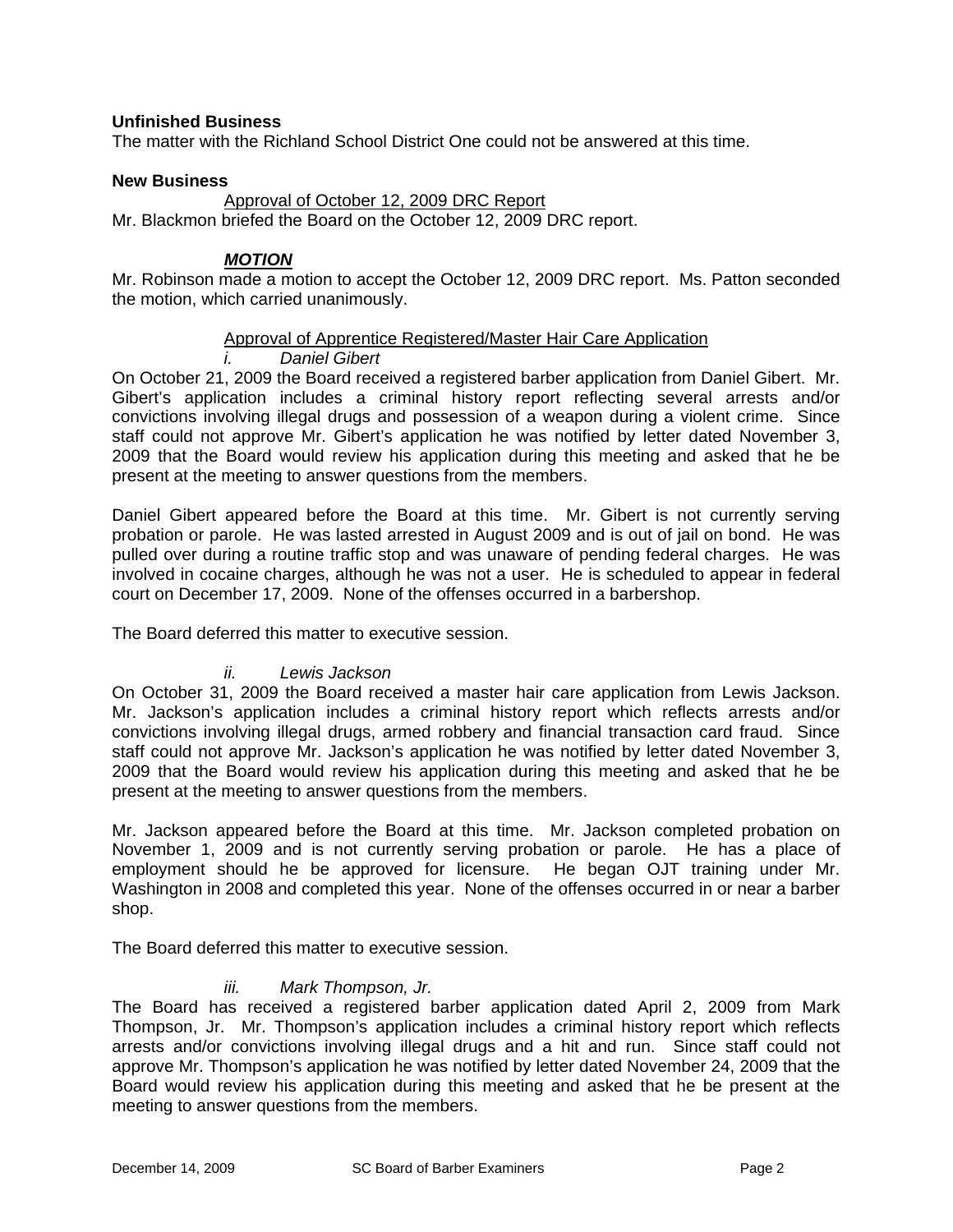Mark Thompson appeared before the Board at this time. Mr. Thompson completed his training in 2008 or 2009. None of the offenses occurred in a barber shop, although the disorderly conduct occurred in a courthouse. He does not have an anger problem. When he was approximately 16 and had just received his license when he accidentally backed into an individual. The individual left the scene after Mr. Thompson checked on the individual. He was placed on a one-year probation for the accident. He was incarcerated for ten months and was on probation for 18 months for the other charges. He completed probation in September 2009. He is currently working in a barbershop in Columbia.

The Board deferred this matter to executive session.

#### James Bolar

The Board has received a registered barber application from James Bolar. Mr. Bolar's application includes a criminal history report which reflects arrests and/or convictions involving illegal drugs. Since staff could not approve Mr. Bolar's application he was notified by letter dated November 25, 2009 that the Board would review his application during this meeting and asked that he be present at the meeting to answer questions from the members.

James William Bolar appeared before the Board at this time. He was convicted in August 1998, was incarcerated for ten years, and was released from prison in August 2008. He is currently serving a five-year probation, of which he has four years left. He is associated with Blues Barbershop in Fort Washington, Maryland. The owner of the shop is Aaron Blue. He is not currently associated with a South Carolina barbershop. None of the offenses occurred in a barbershop.

The Board deferred this matter to executive session.

# *iv. David Chapman*

On October 21, 2009 the Board received a registered barber application from David Chapman. Mr. Chapman's application includes a criminal history report which reflects an arrest and conviction involving misconduct in office. Since staff could not approve Mr. Chapman's application he was notified by letter dated November 10, 2009 that the Board would review his application during this meeting and asked that he be present at the meeting to answer questions from the members.

David Lee Chapman appeared before the Board at this time. Mr. Chapman was arrested and convicted of misconduct in office in 2006. He was a highway patrolman when he struck a motorist which was caught on video. The offense did not occur near a barbershop. He is not serving probation or parole.

# *MOTION (Withdrawn)*

Ms. Patton made a motion the Board grant licensure to Mr. Chapman. Following a brief discussion, Ms. Patton withdrew her motion.

The Board deferred this matter to executive session.

# vi. *Charles Pendergrass*

On October 21, 2009 the Board received a registered barber reinstatement application from Charles Pendergrass. Mr. Pendergrass' application lapsed on June 30, 2003. His application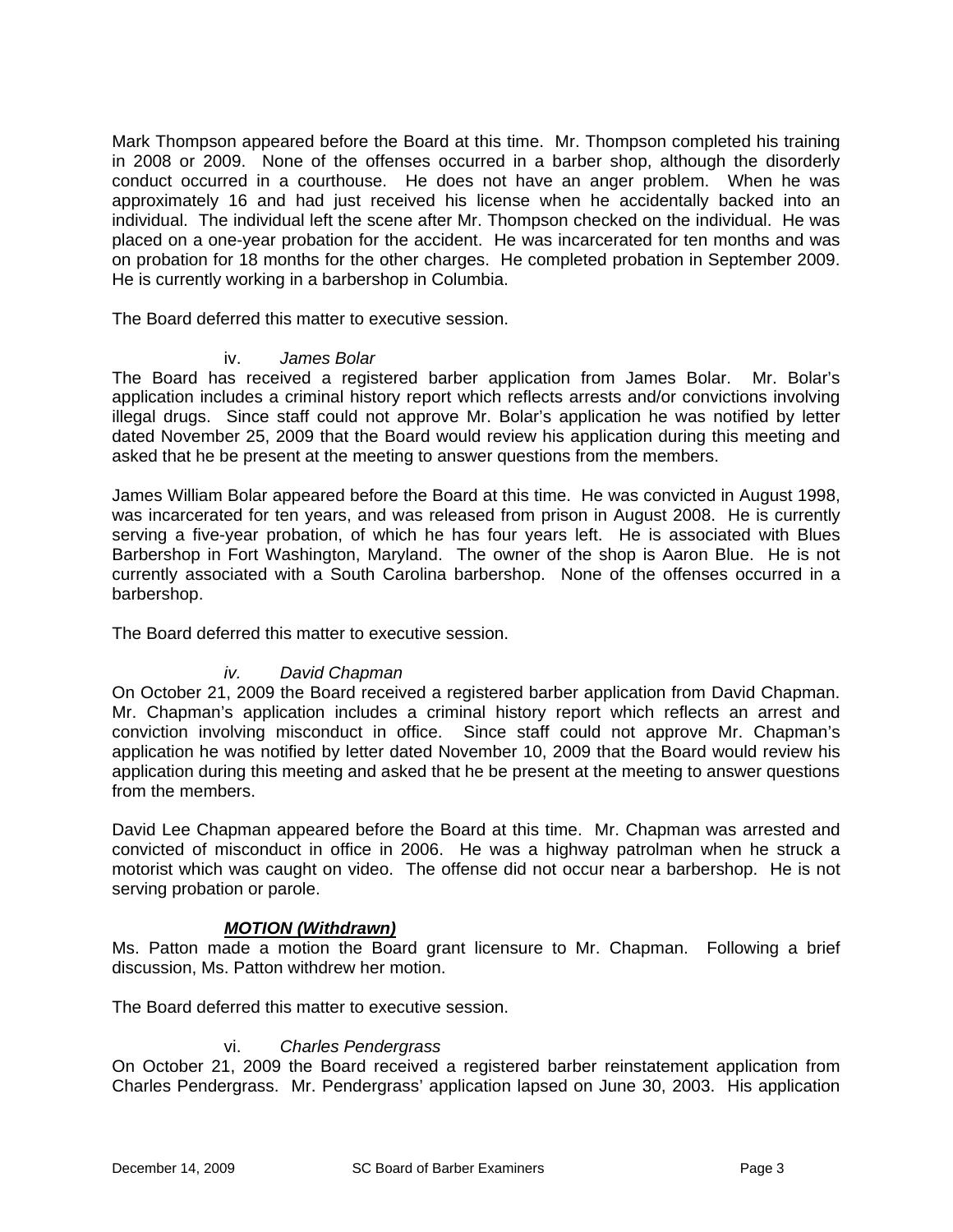included a criminal history report which reflects an arrest and conviction involving conspiracy in 1993.

Charles Garrett Pendergrass appeared before the Board. Mr. Garrett was arrested and convicted of a conspiracy charge in 1994 for which he served 500 hours of community service and six months of probation. None of the offenses occurred in a barbershop. He does not have an anger problem.

# *MOTION*

Ms. Patton made a motion the Board allow Charles Pendergrass sit for the registered barber exam. Dr. Evans seconded the motion, which carried unanimously.

# Approval of Third Student Permit

*i. Marlon Simmons* 

On November 17, 2009 the Board received a letter from Marlon Simmons seeking the Board's approval of a third student permit. Staff notified Mr. Simmons by letter dated November 19, 2009 that the Board would review his request during this meeting and asked that he be present to answer questions from the members.

Mr. Simmons appeared before the Board. Mr. Simmons has approximately 1,560 hours of OJT training. He does have monthly records of his hours; however, he did not bring the documentation to the meeting.

# *MOTION*

Mr. Robinson made a motion the Board approve a third student permit for Mr. Simmons. Ms. Patton seconded the motion, which carried unanimously.

# *ii. Na-Tisha Anderson*

The Board has received a letter from Na-Tisha Anderson seeking the Board's approval of a third student permit. She is requesting her second student permit be cancelled due to the school's decision to become a barber shop, which would require OJT training. She would like to continue her training with Salon 496. Staff notified Ms. Anderson by letter dated November 19, 2009 that the Board would review her request during this meeting and asked that she be present to answer questions from the members.

Na-Tisha Anderson appeared before the Board. She believes she has over 600 hours of training. She began training with NABS in June 2008. She keeps her monthly records; however, she did not bring the documentation with her. She noted the school has converted to OJT. Her second permit was cancelled in September 2009

# *MOTION*

Dr. Evans made a motion the Board grant Ms. Anderson a third student permit. Ms. Patton seconded the motion, which carried unanimously.

# *iii. Demario McLaughlin*

On October 23, 2009 the Board received a letter from Demario McLaughlin seeking the Board's approval of a third student permit. Staff notified Mr. McLaughlin by letter dated November 4, 2009 that the Board would review his request during this meeting and asked that he be present to answer questions from the members.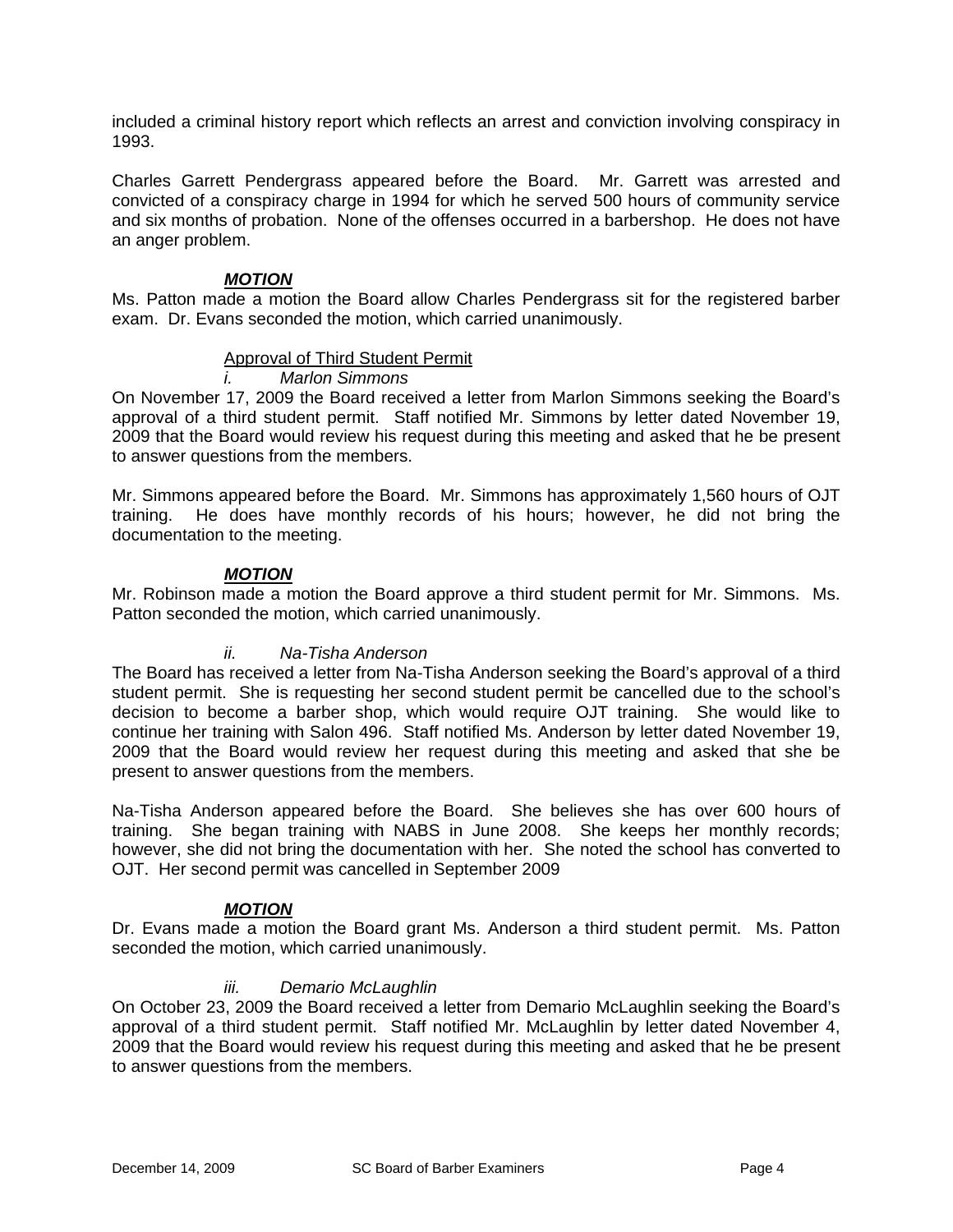Demario McLaughlin appeared before the Board. Mr. McLaughlin was terminated from the previous shop after having words with the instructor/owner. He has 1,270 of training and will be attending a barber school in Florence.

# *MOTION*

Ms. Patton made a motion the Board approve Mr. McLaughlin for a third student permit. Mr. Robinson seconded the motion, which carried unanimously.

# iv. *Matthew Greene*

Ms. Hawsey stated Matthew Greene contacted her and asked that his request be postponed to the February 2010 meeting.

# *iv. Stanley Ladson*

On December 1, 2009 the Board received a letter from Stanley Ladson seeking the Board's approval of a third student permit. Staff notified Mr. Ladson by letter dated December 2, 2009 that the Board would review his request during this meeting and asked that he be present to answer questions from the members.

Stanley Ladson appeared before the Board. Mr. Ladson attended Harley Barber College when he became ill and could not keep up attendance. He is now attempting to complete OJT training with VIP. He has completed 600 hours of training.

# *MOTION*

Dr. Evans made a motion the Board approve a third student permit for Mr. Ladson. Mr. Robinson seconded the motion, which carried unanimously.

# *v. Laterica Knox*

The Board has received a letter from Laterica Knox seeking the Board's approval of a third student permit. Staff notified Ms. Knox letter dated December 3, 2009 that the Board would review her request during this meeting and asked that she be present to answer questions from the members.

Laterica Knox appeared before the Board. Ms. Knox did not like the school she first attended and was unhappy there. She has approximately 56 hours left to complete.

# *MOTION*

Ms. Patton made a motion the Board approve Ms. Knox for a third student permit.. Dr. Evans seconded the motion, which carried unanimously.

# vi. *Tonya Diary*

The Board has received a letter dated November 20, 2009 from Tonya Diary seeking the Board's approval of a third student permit.

Tonya Diary appeared before the Board. Ms. Diary has approximately 200 or less hours of training to complete. She is attending school part time.

# *MOTION*

Ms. Patton moved to approve Ms. Diary for a third student permit. Mr. Robinson seconded the motion, which carried unanimously.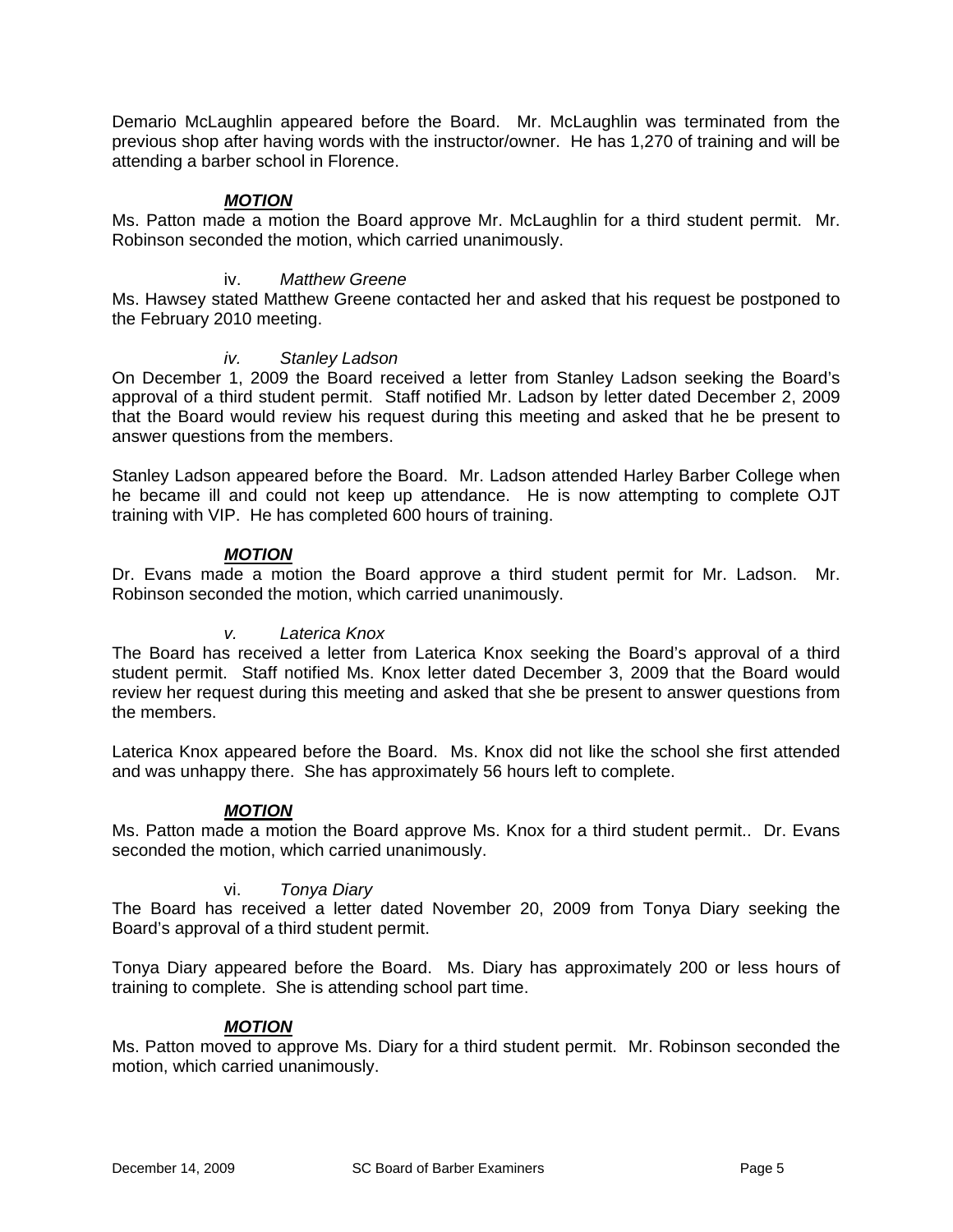### **Public Comments**

No public comments were made during this meeting.

#### **Executive Session**

The Board entered executive session to seek legal advice regarding applications.

# **Return to Public Session**

*MOTION*

Ms. Patton made a motion the Board return to public session. Dr. Evans seconded the motion, which carried unanimously.

#### Daniel Gibert

# *MOTION*

Mr. Robinson made a motion the Board delay action on Mr. Gibert's application until the disposition of his current court case, after which time he may reapply. Ms. Patton seconded the motion, which carried unanimously.

#### Lewis Jackson

#### *MOTION*

Ms. Patton made a motion the Board grant Mr. Jackson licensure, that his license be immediately placed on three years probation during which time he will provide an annual criminal history report at his own expense. Should the criminal history report reflect any new arrests, his license will be immediately suspended until such time he appears before the Board. Mr. Robinson seconded the motion, which carried unanimously.

#### Mark Thompson

#### *MOTION*

Mr. Robinson made a motion the Board grant Mr. Thompson licensure, that the license be placed on probation for three years during which time he must provide the Board with an annual criminal history report. Dr. Evans seconded the motion, which carried unanimously.

# James Bolar

# *MOTION*

Mr. Robinson made a motion the Board grant Mr. Bolar licensure, that his license be placed on probation to run concurrent with his federal probation, that he be required to submit an annual criminal history report at his own expense, that if there are any arrests his license be immediately suspended pending his appearance before the Board. Ms. Patton seconded the motion, which carried unanimously

# David Chapman

# *MOTION*

Dr. Evans made a motion the Board approve Mr. Bolar for licensure. Mr. Robinson seconded the motion, which carried unanimously.

# *MOTION*

Mr. Robinson made a motion the Board honor the barbers who have been continuously licensed with a minimum 40 or more years with a one time certificate or letter affixed with the state seal from the Board. Dr. Evans seconded the motion, which carried unanimously. The barber must show proof of number of years licensed.